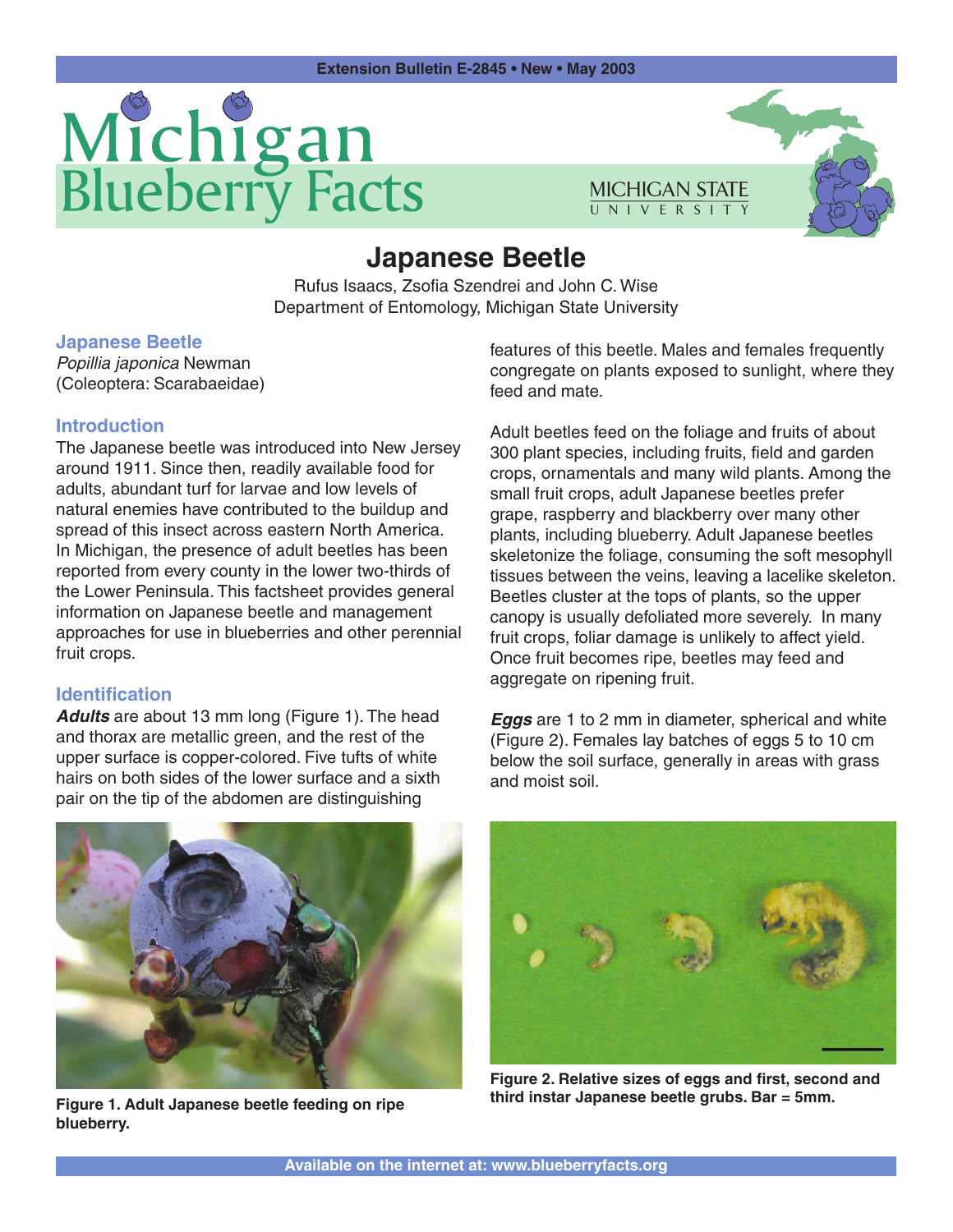![](_page_1_Picture_0.jpeg)

**Figure 3. Fully grown third instar grub of Japanese beetle.**

**Larvae** (also known as grubs) are 2 to 3 mm long when newly hatched; fully grown larvae are about 30 mm long (Figure 2). Larvae are C-shaped and white with a brown head capsule and three pairs of legs (Figure 3).

A V-shaped arrangement of 14 hairs on the ventral side of the anal segment distinguishes the Japanese beetle grub from other white grubs (Figure 4). Japanese beetle larvae feed on roots, preferring grasses, small seedling plants and other organic matter in the soil. When grubs are numerous, they can cause substantial damage to grass. Feeding by grubs can

![](_page_1_Picture_4.jpeg)

**Figure 4. Pattern of hairs on the anus of a Japanese beetle grub. Note the V-shaped pattern of two rows of 7 hairs in the center.**

cause the grass to die in patches, and in severe cases it can be easily pulled back like a carpet. Secondary damage from skunks, moles and raccoons that feed on the grubs is a good indicator of grub infestation.

# **Life Cycle**

There is usually one generation per year, although a full life cycle may take two years in the coldest regions of Japanese beetle distribution. In Michigan, adult emergence starts in the first week of July, and adult beetles are present until mid-September (Figure 5). Females mate immediately after emerging from

![](_page_1_Picture_9.jpeg)

**Figure 5. Life cycle of Japanese beetle.**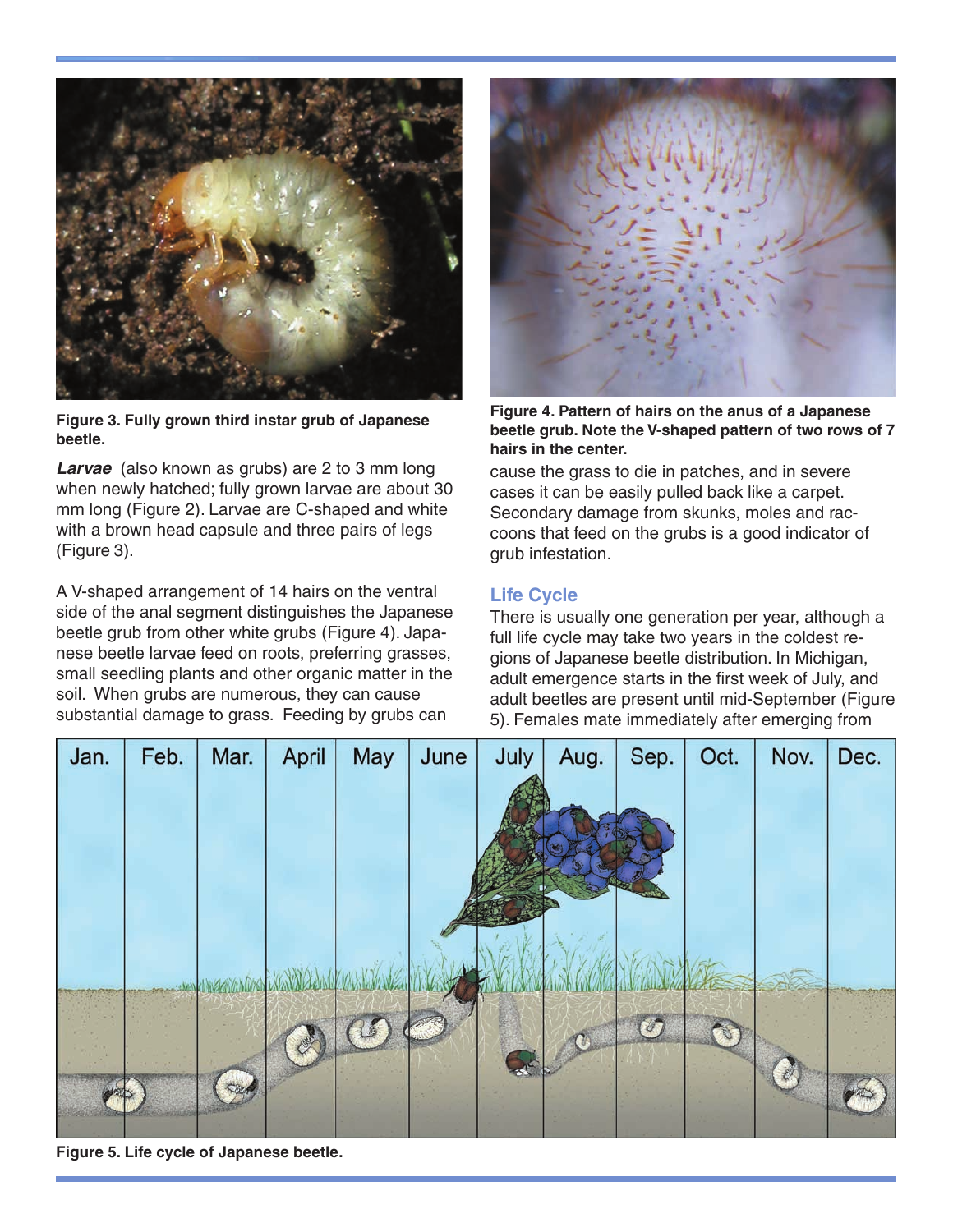the soil, on the ground cover and on other plants, but they usually move to other sites to feed before laying the first batch of eggs.

Egg laying occurs mainly in July and August in the vicinity of the feeding sites. A female lays 40 to 60 eggs in her life, preferring moist soil with grassy cover. The female beetle digs about 10 cm into the soil several times over a period of about two weeks, each time laying eggs in small batches. Eggs hatch one to two weeks later, and the small larvae feed on the nearby roots.

Japanese beetle larvae overwinter as third instars 10 to 15 cm deep, moving down in the soil to avoid freezing. In the spring, as the soil warms up, the larvae move closer to the surface and begin feeding on roots. Larvae pupate in June, and adults emerge about two weeks later to start the life cycle again.

# **Monitoring and Control**

**Monitoring.** The presence of adult beetles is often the first sign that this pest has become established in a farm. Using monitoring traps (Figure 6) during late June and early July can provide early warning of beetle emergence, but removing traps after the first captures is recommended because their continued presence near fields can attract beetles to the vicinity of the trap without removing them from the population. Therefore, traps should not be used for control of Japanese beetles. During harvest season, regular monitoring of bushes in infested fields can be used to determine whether control of adult beetles is required.

Sampling the soil for Japanese beetle larvae in and around infested fields can help determine where to target soil-applied controls. Larvae are relatively easy to sample because of their size and light color (Figure 3). Take samples in grassy areas around and within fields after the soil warms in the spring, when fully grown larvae are feeding near the surface of the soil. To sample for larvae, cut a defined area of sod (1 square foot, for example) and shake through the soil and roots for grubs. Keep a record of the position and number of grubs per square foot from a number of sites to compare samples over time and between fields.

**Cultural control.** One of the most effective control tactics is to make crop fields and nearby areas less suitable for Japanese beetle by integrating many cultural approaches into regular horticultural prac-

![](_page_2_Picture_7.jpeg)

**Figure 6. Monitoring trap for Japanese beetle.**

tices. Remove all attractive host plants (e.g., wild grape, Virginia creeper, brambles and sassafras) from the blueberry field and nearby areas to attract fewer beetles to the fields. Prevent re-establishment of these weeds by hoeing, using herbicide or mulching.

Adult Japanese beetles prefer to lay eggs in grassy areas, so they are much less abundant in cleancultivated fields than in fields with grass. Removing grass during the egg-laying period, July through September, is particularly important, but some growers have adopted clean cultivation to reduce populations of Japanese beetle as well as to get the added benefits of frost protection and weed control. In wet fields, clean cultivation can cause difficulties for spraying and harvesting machinery. Another approach is to cultivate fields after harvest, disturbing the grubs and reducing their food for development.

Cover crops that are not attractive to beetles are a potential alternative to clean cultivation, providing some structure for machinery to pass over and reducing risk of erosion and pesticide runoff. Acidtolerant cover crop species are currently under investigation.